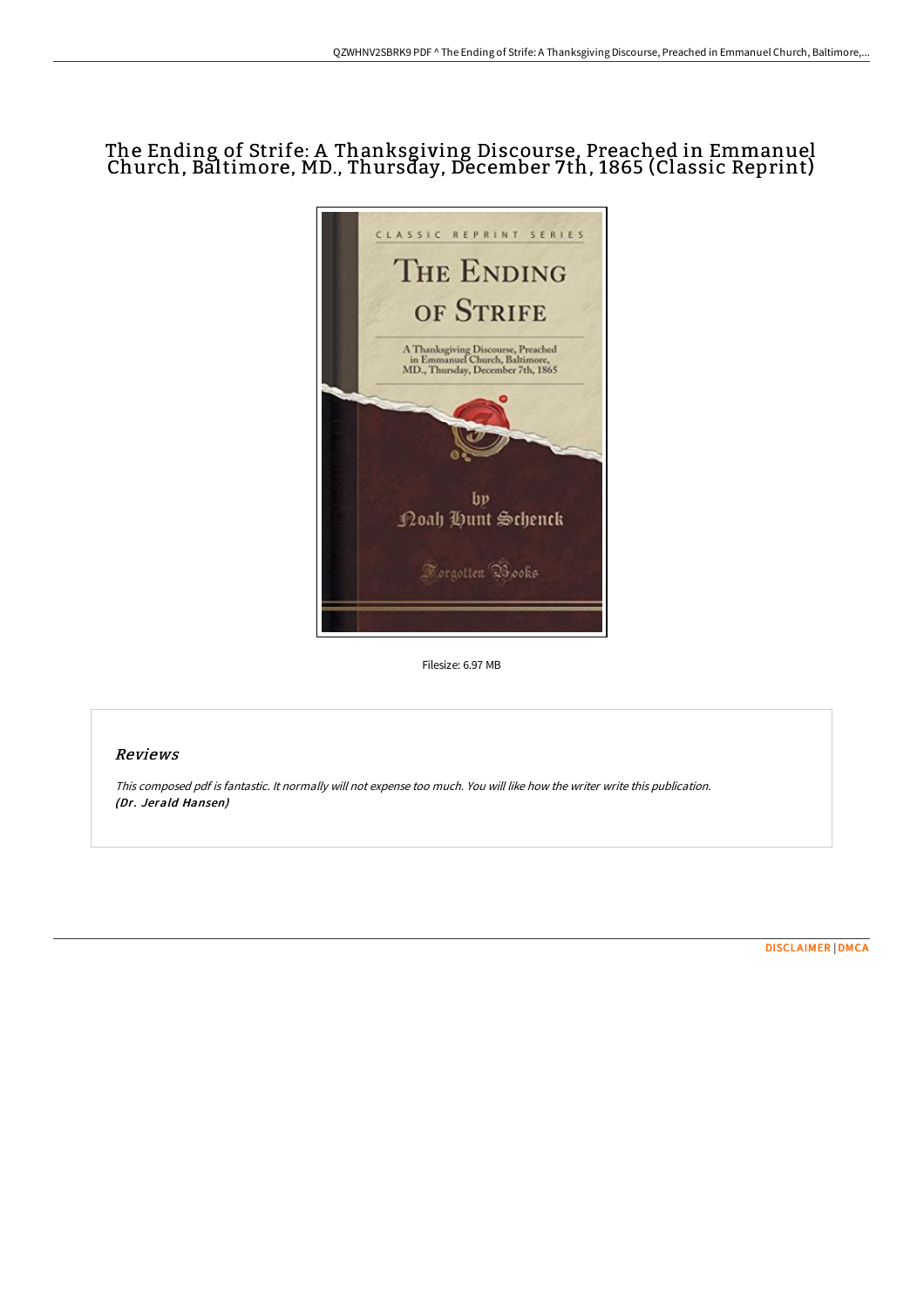## THE ENDING OF STRIFE: A THANKSGIVING DISCOURSE, PREACHED IN EMMANUEL CHURCH, BALTIMORE, MD., THURSDAY, DECEMBER 7TH, 1865 (CLASSIC REPRINT)



Forgotten Books, United States, 2015. Paperback. Book Condition: New. 229 x 152 mm. Language: English . Brand New Book \*\*\*\*\* Print on Demand \*\*\*\*\*.Excerpt from The Ending of Strife: A Thanksgiving Discourse, Preached in Emmanuel Church, Baltimore, MD., Thursday, December 7th, 1865 Prov. XX.3. - It is an honor for a man to cease from strife. The war has ceased. We thank God for peace. It was a bitter and bloody war. God grant we may have a real and remedial peace. The philosophy of religious hates and family feuds might have prepared our human judgments to anticipate all the horrors of civil conflict. But the half was not told us. I have no hyena-taste for disinterring the mangled four years which the quick hand of time has gracefully urned or rudely earthed. Enough the conclusion, heroic or humiliating, as you will it, that the older the world grows, the harder men fight. Conversely viewing it, shall we have the consolation, that principle is nobler, sacrifice more willing, virtue more adamantine, and therefore that we are as certain to enjoy the verities of peace as we have certainly endured the realities of war. Arguing from the multitudinous graves of Spottsylvania, shall we not derive at least the earnest of a heroic peace. God grant it. We can scarcely do less than accept the token. At all events, we bless the Divine Disposer that to the midnight tempest has succeeded the noonday calm, and that peace has come in our day. But before we go further, let us remember that peace, though it has sweets that Hybla never new, is yet not the chiefest of blessings. The church bells would have summoned the Christians of our land to a Thanksgiving Service, even though dove-eyed peace was still an exile. There is...

Read The Ending of Strife: A [Thanksgiving](http://techno-pub.tech/the-ending-of-strife-a-thanksgiving-discourse-pr.html) Discourse, Preached in Emmanuel Church, Baltimore, MD., Thursday, December 7th, 1865 (Classic Reprint) Online

**D** Download PDF The Ending of Strife: A [Thanksgiving](http://techno-pub.tech/the-ending-of-strife-a-thanksgiving-discourse-pr.html) Discourse, Preached in Emmanuel Church, Baltimore, MD., Thur sday, December 7th, 1865 (Classic Reprint)